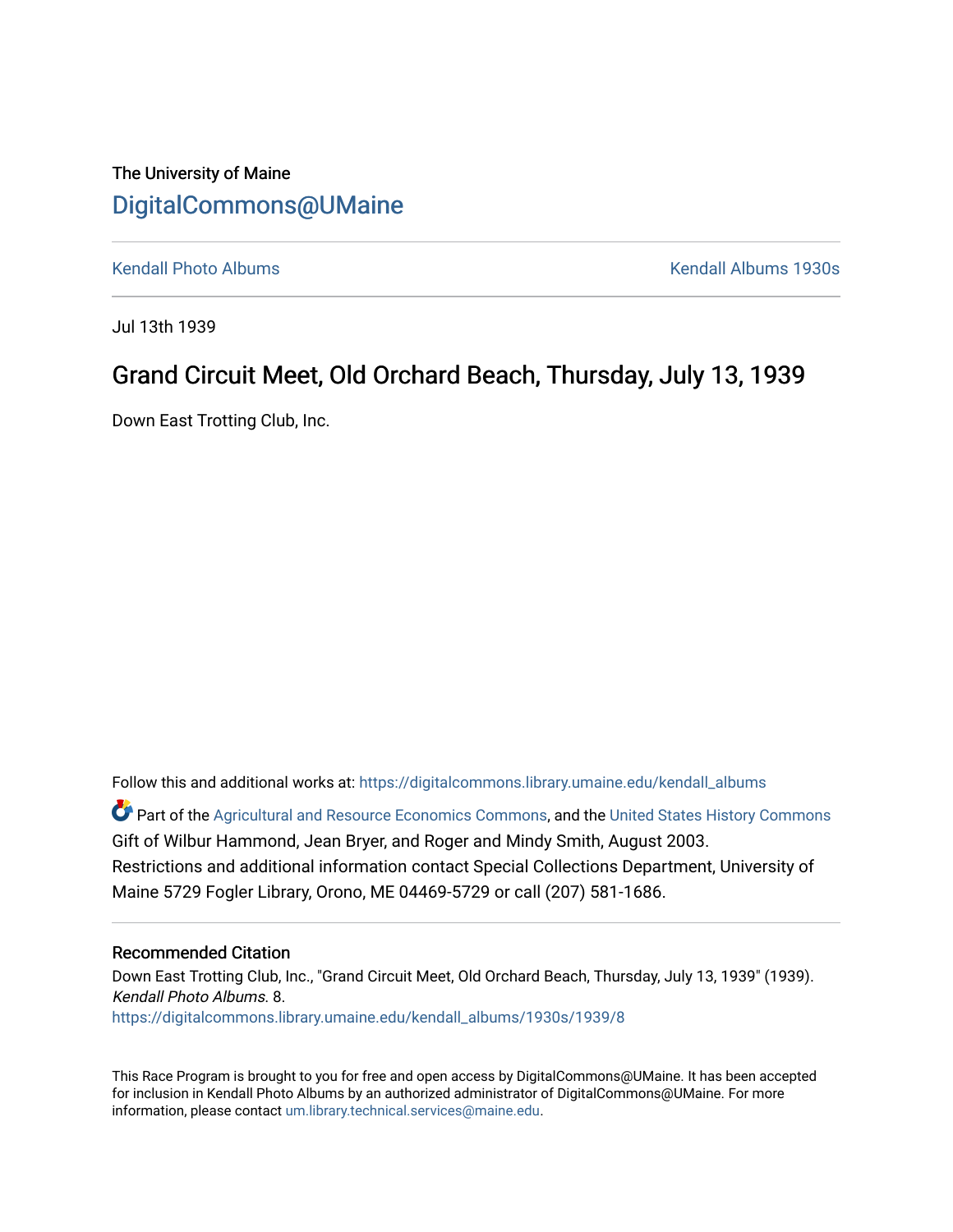# **Grand Circuit Meeting**

Old Orchard Beach, Maine **Down East Trotting Club, Inc.** JOHN H. GILBODY, MANAGER

**Meeting** L icen sed and U n d er S u p e rv isio n o f M a in e S ta te R a c in g C om m ission **Miles B Mank, Howard O. Pelley and Milton E. Hancock**

**Thursday, July 13, 1939**

**Harry McKenney, Starter Dr. John A. Stevens, Frank G. Trott, Judges Walter Gibbons, State Steward** *Phil Erlick*, *Clerk Edwin Keller*, *Announcer*

| <b>Phil Erlick</b> , Clerk                                                                         | Ldwin Keller, Announcer |                            |                     |
|----------------------------------------------------------------------------------------------------|-------------------------|----------------------------|---------------------|
| <b>FIRST</b>                                                                                       | <b>RACE</b>             |                            |                     |
| THREE YEAR OLDS<br><b>Trotting Fillies</b>                                                         |                         |                            | <b>PURSES \$200</b> |
|                                                                                                    |                         | <b>Mutuel Numbers</b>      |                     |
|                                                                                                    |                         | Use These Nos. for Tickets |                     |
| SADDLE NUMBER RED                                                                                  | 1st Race                |                            |                     |
|                                                                                                    |                         |                            |                     |
| Heigh-Ho b f 2.13 3-4                                                                              | ο.                      |                            |                     |
| Lord Jim-Salute 2.1914<br>J. I. & E. T. Lyle, Plainfield, N. J.<br>Green-Gold H<br>F. EGAN         | 7041                    |                            |                     |
| (3)                                                                                                |                         |                            |                     |
| $\bf{2}$<br>Fair Face <b>h</b> f                                                                   |                         |                            |                     |
| Peter Volo-Cita Worthy 2.0914<br>Aaron F. Williams, Corning, N.Y.<br>Blue-Gold<br>H. CRAIG         | 7042                    |                            |                     |
| $\mathcal{L}$                                                                                      |                         |                            |                     |
| 3.<br>Lady Zombelle br f<br>Peter Volo-Zombelle 2.09%                                              |                         |                            |                     |
| Mahlon Haines, York' Pa.<br>D. MILLER<br>Green-Red                                                 | 7043                    |                            |                     |
| (4)                                                                                                |                         |                            |                     |
| Bianche Hanner $b$ $f$ $2.11$ $1-2$<br>4.<br>Sandy Flash-Maralie                                   |                         |                            |                     |
| Hotel Baker Stables, St. Charles, Ill.<br>S. PALIN<br>Green-White                                  | 7044                    |                            | 2.72                |
| (5)                                                                                                |                         |                            |                     |
| Diana Dver blk f<br>5.                                                                             | 7045                    |                            |                     |
| Mr. McElwyn-Fruity Volo<br>W. N. Reynolds, Winston-Salem, N. C.<br>B. WHITE<br>Black $\neg$ -White |                         |                            |                     |
| (6)                                                                                                |                         |                            |                     |
| <b>Countess Belwin b f</b><br>O.<br>Protector-Lady Belwin                                          | 7046                    |                            |                     |
| Locust Farm, Albany, N.Y.<br>Green<br>F. WISWALL                                                   |                         |                            |                     |
| (2)                                                                                                |                         |                            |                     |
| Precise <b>b</b> f<br>Spencer-Prudy 2.131/2                                                        | 7047                    |                            |                     |
| C. F. Gaines, Sherburne. N. Y.<br>Green-White<br>V. FLEMING                                        |                         |                            |                     |
| (I)                                                                                                |                         |                            |                     |
|                                                                                                    | THIRD RACE              |                            |                     |
| The National Stake                                                                                 |                         |                            |                     |
| PACING<br>of 1937<br>ЮC<br>s                                                                       |                         |                            | <b>VALUE \$1615</b> |
| Trophy Donated by Peter's Restaurant, On the Square                                                |                         |                            |                     |
|                                                                                                    |                         | <b>Mutuel Numbers</b>      |                     |
| SADDLE NUMBER ORANGE                                                                               |                         | Use These Nos. for Tickets |                     |
|                                                                                                    | 3rd Race                | .                          |                     |
| <b>Countess Hanover b f</b><br>н                                                                   |                         |                            |                     |
| Sandy Flash-La Petite 2.201/4<br>Benny Frahk, East Dubuque, Ill.                                   | 7040                    |                            |                     |
| <b>B. FRANK</b><br>Maroon-Grey<br>(2)                                                              |                         |                            |                     |
| <b>Cousin Hal b c</b><br>$\bf{2}$                                                                  |                         |                            |                     |
| Hal Dale-Hazel Cochato<br>Thomas Thomas, Cieveland, O.                                             | 7048                    | 2                          |                     |
| <b>I. DOUGLASS</b><br>Maroon-Gold<br>(1)                                                           |                         |                            |                     |
|                                                                                                    |                         |                            |                     |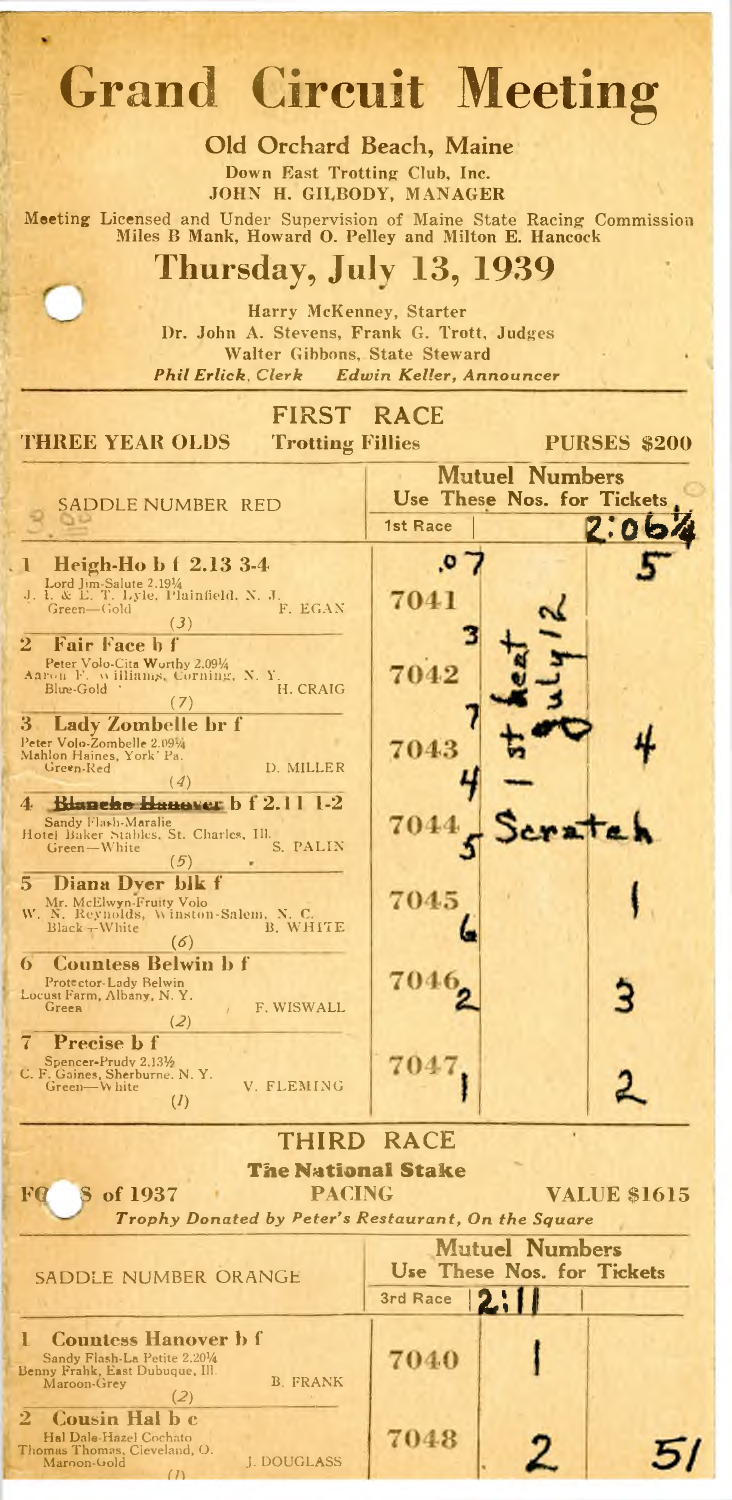### SECOND, FOURTH and SIXTH RACES

**The National Stake**

**FOALS of 1936 Trotting - Three Heats VALUE \$9914.84** 

*Trophy Donated by Sears & Hinchliffe* - *Drugs and Spa*

|                                                                                                                                                                  | <b>Mutuel Numbers</b><br>Use These Nos. for Tickets |                  |          |  |  |
|------------------------------------------------------------------------------------------------------------------------------------------------------------------|-----------------------------------------------------|------------------|----------|--|--|
| saddle number black                                                                                                                                              | 2nd Race                                            | 4th Race         | 6th Race |  |  |
| Bagpiper b c 2.05 3-4<br>L<br>Guy Abbey-Blue Heather 2.051/4<br>by Peter Volo<br>Arden Homestead Stable, Goshen, N.Y.<br>H. POWNALL<br>Red-White                 |                                                     |                  |          |  |  |
| Ned Abbey b c 2.20 1-2<br>$\bf{2}$<br>Guy Abbey-Nedda 1.5814<br>by Atlantic Express<br>Aaron F. Williams, Corning, N. Y.<br>H. CRA<br>Blue-Oold<br>(II)          |                                                     |                  |          |  |  |
| Peter Astra b c 2.02 1-2<br>3<br>Peter Yolo-Astra<br> - by San Francisco<br>L. M. Guilinger, Andover, O.<br>H. PARSHALL<br>Red-White silue<br>(7)                |                                                     |                  |          |  |  |
| 4 - Athlone's Io~ola Great b c 2.07 1-4<br>Athlone Guy-Iosola Great 2 1514<br>by Peter the Great<br>S. PALIN<br>Green-White<br>(8)                               |                                                     |                  |          |  |  |
| Voltina br f<br>$\mathbf{3}$<br>Volomite-Kahla Direct 2.02%<br>by Dillon Axworthy<br>Jacob G, Lang, Buffalo, N.Y.<br>B. WHITE<br>$Black - W$ hite<br>(6)         |                                                     |                  |          |  |  |
| Sir Walter b c 2.07<br>$-1 - 4$<br>$\bullet$<br>Volomite-Thyra Varrick<br>by Native King<br>Hobby Horse Farm, Hollis, Va.<br>T. BERRY<br>Orange-Bu ·<br>(4)      |                                                     |                  |          |  |  |
| Gauntlet b c 2.05 1-4<br>Speucer-Galeta 2.27<br>by Etawah<br>W. Phells, Greenwich, Conn.<br>V. FLEMING<br>Green-White                                            |                                                     |                  |          |  |  |
| Hollyrood Happy Thought b c<br>8.<br>by Hollyrood Harkaway<br>John L. Dodge, Lexington, Ky.<br>L. DODGE<br>Dark Rea<br>(10)<br>9<br>The Abbott ch c              |                                                     |                  |          |  |  |
| Guy Abbey-Progressive 2.111/2<br>by Belwin<br>W. H. Strang, J. J. Mooney, B. F. White<br>W. CATON<br>Grey<br>(3)<br><b>10 Belmont Hanover b c 2.07 1.4</b>       | 7055                                                | 7075             |          |  |  |
| Calumet Chuck-Eleanor Hanover 2.0814<br>by Dillon Axworthy<br>Biery Farm, Butler, Pa.<br>C. LACEY<br>Blue-Gold<br>$\left( 5\right)$<br>Leemite b c 2.08 1-2<br>н | 7059                                                | 7079             | 7099     |  |  |
| Volon ite-Saralee 2.15<br>by Lee Axworthy<br>Joseph Burke, Plainfield, N. J.<br>J. BURKE<br>$Blue$ Gol<br>(2)                                                    | 7050                                                | 7070<br>$\bf{O}$ | 7090     |  |  |
| Numbers in () Denote Scoring Positions                                                                                                                           |                                                     |                  |          |  |  |
| <b>ENTRY</b><br>7075<br>7055<br>7095<br>٠                                                                                                                        |                                                     |                  |          |  |  |

No Tickets Will Be Exchanged After Leaving Window 3/4 03/4 03/4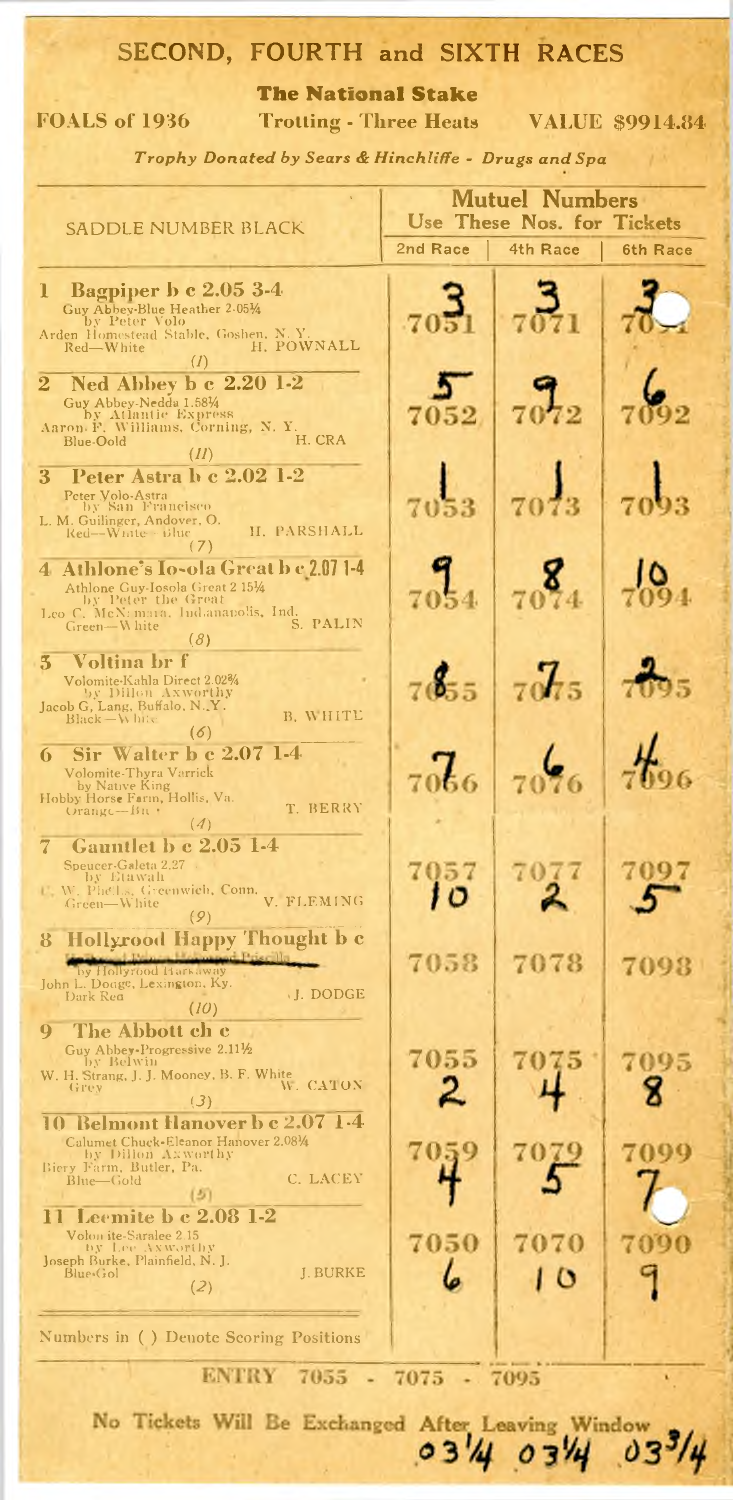| FIFTH, and EIGHTH RACES                                                                                                                                                                              |          |          |  |  |
|------------------------------------------------------------------------------------------------------------------------------------------------------------------------------------------------------|----------|----------|--|--|
| <b>The National Stake</b><br><b>FOALS of 1937</b><br>Trotting 2 in 3<br><b>VALUE \$4593.25</b>                                                                                                       |          |          |  |  |
| <b>Mutuel Numbers</b><br>Use These Nos. for Tickets                                                                                                                                                  |          |          |  |  |
| saddle number  Green                                                                                                                                                                                 | 5th Race | 8th Race |  |  |
| <b>Spencer Scott br c</b><br>ы<br>Scotland-May Spencer 2 071/2                                                                                                                                       |          |          |  |  |
| by Spencer<br>C. W. Pheds. Greenwich, Conn.<br>F. EGAN<br>$\sim$ and $\sim$ Gold<br>(7)                                                                                                              |          | 6691     |  |  |
| $\overline{\mathbf{2}}$<br><b>Millie's Mite b c</b><br>Volomite-Miilie Worthy 2.08%                                                                                                                  |          |          |  |  |
| by Guy Axworthy<br>Good Time Stable, Goshen, N. Y.<br>H. CRAIG<br>Blue-Gold<br>(4)                                                                                                                   |          |          |  |  |
| 3<br>Samson b c<br>Guy Day-Dreamlight 2.071/4                                                                                                                                                        |          |          |  |  |
| by San Francisco<br>Dr. L. M. Guilinger, Andover, O. Red-Watte-Blue<br>H. PARSHALL<br>(IO)                                                                                                           |          |          |  |  |
| High Volo br c<br><b>Highland Scott-Gretchen</b><br>Dy Peter volo                                                                                                                                    |          |          |  |  |
| Hotel Daker Stables, St. Charles, IiI.<br>Green-White<br>S. PALIN<br>(11)                                                                                                                            |          |          |  |  |
| 5<br>Selwyn b f<br>Mr. McEtwyn-Station Belle 2.04 1/4<br>W. N. Reynords, winston-sarem, N. C.                                                                                                        |          |          |  |  |
| Black White<br>B. WHITE<br>(3)<br>Queen Victoria b f 2.12 1-2<br>h                                                                                                                                   |          |          |  |  |
| Peter Volo-Margaret Arion 2.101/2<br>oy Guy Axweniny<br>W. H. Strang, Brooklyn, N.Y.                                                                                                                 | 6105     |          |  |  |
| W. CATON<br>Grey<br>$\delta$<br><b>Princess Pert b f</b>                                                                                                                                             |          |          |  |  |
| Volomite-Princess Nadena 2.0814<br>by Justice Brooke<br>$M$ <sub>15</sub> , $\leftarrow$<br>$G_{\text{recon}} = \frac{W}{W}$ and $W$ , Sherburne, N. Y.<br>$G_{\text{recon}} = W$ hite<br>V. FLEMING | 6106     |          |  |  |
| 8.<br>Leading Lady br f 2.12 3-4                                                                                                                                                                     |          |          |  |  |
| Guy Day-Eva's Girl 2.10<br>by Didon Axworthy<br>Arden Homestead Stable, Goshen, N. Y<br>H. POWNALL<br>$B$ lite $-$ -Orange                                                                           |          |          |  |  |
| (9<br><b>Kuno b c 2.09</b><br>9.                                                                                                                                                                     |          |          |  |  |
| Guy Day-Princess Gay 2.0834<br>The Aiken Stable. Aiken, S. C.<br>H. WHITNEY<br>Maroon -Red                                                                                                           | 6108     |          |  |  |
| (2)<br>10 Earl's Moody Guy b c<br>Guy Abbey-Earl's Hester Voio 2.04%                                                                                                                                 |          |          |  |  |
| by Peter Volo<br>Earl F. Shropshire, Lexington, Ky.<br>T. BERRY<br>$Orangc - Blue$<br>(5)                                                                                                            |          |          |  |  |
| 11 Jim Volo br c                                                                                                                                                                                     |          |          |  |  |
| Lord Jim.Roberta Volo<br>by Peter Volo<br>p Post & Son, E. Williston, L. I.<br><b>R. PARKER</b><br>en-Red<br>(12)                                                                                    |          |          |  |  |
| <b>Hollyrood Hera b f</b><br>12<br>Hollyrood Harkaway-The Debutante<br>by Peter Pluto                                                                                                                |          | 6699     |  |  |
| John L. Dodge, Lexington, Ky.<br>Dark Red<br>J. DODGE<br>(6)                                                                                                                                         |          |          |  |  |
| 13 Silver May g f<br>Silver King-May Mignola<br>by Mignola                                                                                                                                           |          |          |  |  |
| Montour Farm, Coraopolis, Pa.<br>Black-Orange<br>B. WRIGHT<br>(13)                                                                                                                                   |          |          |  |  |
| Numbers in () Denote Scoring Positions                                                                                                                                                               |          |          |  |  |